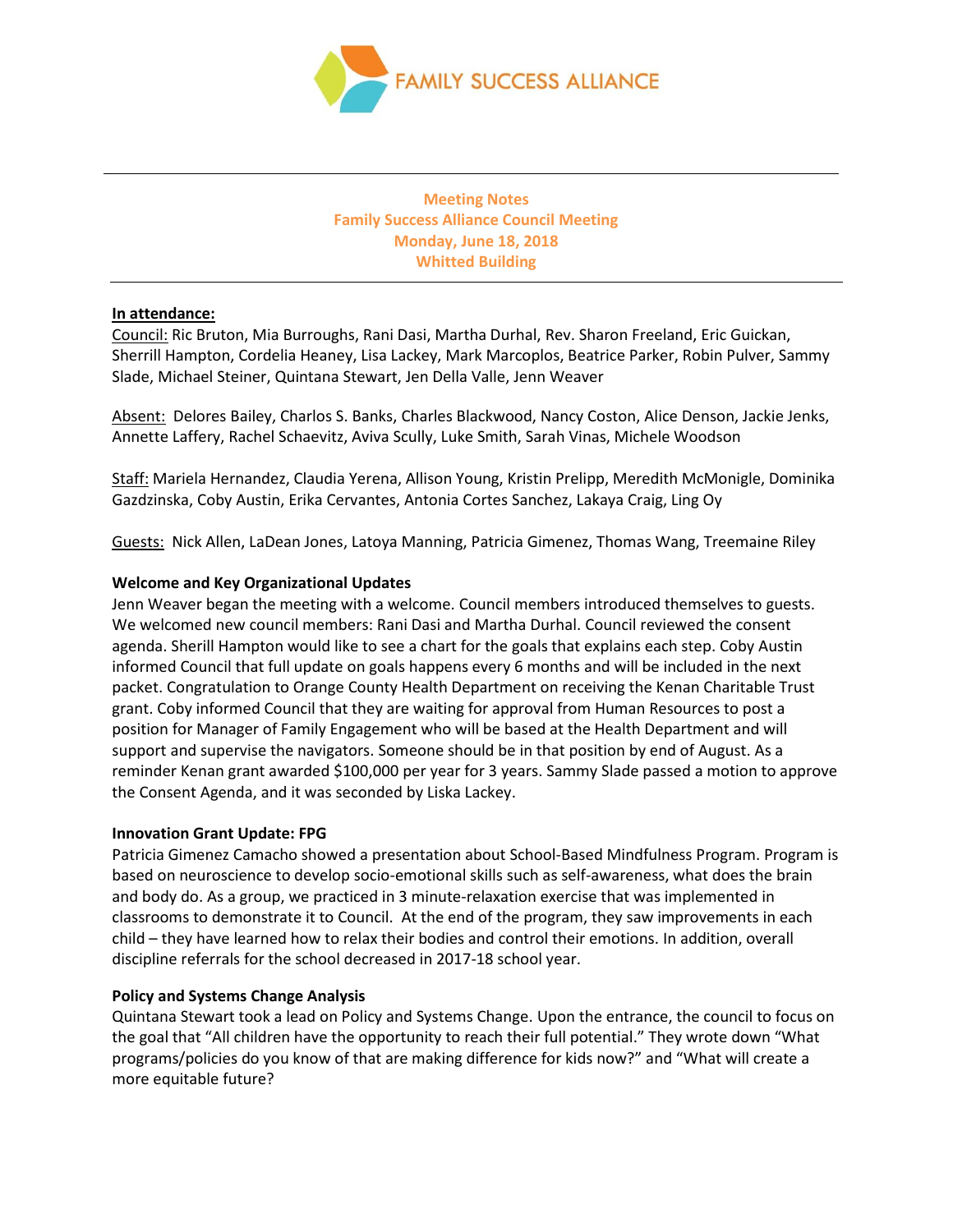

| Goal: All children have the opportunity to reach their full potential. |                                                      |
|------------------------------------------------------------------------|------------------------------------------------------|
| What programs/policies do you know of that are                         | What will create a more equitable future?            |
| making difference for kids now?                                        |                                                      |
| Programs like Blue Ribbon/AVID/ NC SLI and My                          | Living Wage                                          |
| Brother's Keeper +                                                     |                                                      |
| Youth-Enhancement Fund allowing children to                            | No more money for war. Invest in people instead      |
| attend after-school                                                    | (i.e David Price do something!)                      |
| Mentoring programs and programs that support                           | Single Payer health care/ better access to quality   |
| multiple aspects of the child's life                                   | healthcare                                           |
| Child care subsidies +                                                 | Awareness of racial equity                           |
| <b>Building Futures program/APP</b>                                    | Affordable housing and education ++                  |
|                                                                        | Affordable housing for undocumented                  |
| Racial school equity work                                              | Guaranteed federal or county employment              |
|                                                                        | program                                              |
| Restorative practices                                                  | Trauma informed instruction                          |
| Pre-K                                                                  | More camps to enrich our youth +                     |
| Systems approaches building better breaking                            | More empowerment opportunities for families          |
| down bod                                                               | Programs that empower parents to advocate for        |
|                                                                        | their families                                       |
| RTA camp helps children falling behind to achieve                      | Public transportation across the entire county       |
| their actual potential                                                 |                                                      |
|                                                                        | Closing silos between agencies and ensuring that     |
|                                                                        | families get the right resources                     |
|                                                                        | More access to counseling in schools for health      |
|                                                                        | and education                                        |
|                                                                        | Access to quality education and support systems      |
|                                                                        | that help them outside of the classroom              |
|                                                                        | Changing our systems to IEP's for all vs. a one size |
|                                                                        | fit all education                                    |
| Comments:                                                              |                                                      |

Should look at or have a focus group with school district especially teachers to answer these questions

FSA Council identified both program and systems strategies to ensure all children have an opportunity to reach their full potential. Focusing on creating systems that support and reinforce equity is consistent with the racial equity analysis and lens that grounds our work. Council members discussed three key questions related to FSA's role in affecting policy and systems change and reflected on what actions the Advisory Council might take to impact policy and systems, as well as identify what activities FSA will not engage in when it comes to this work.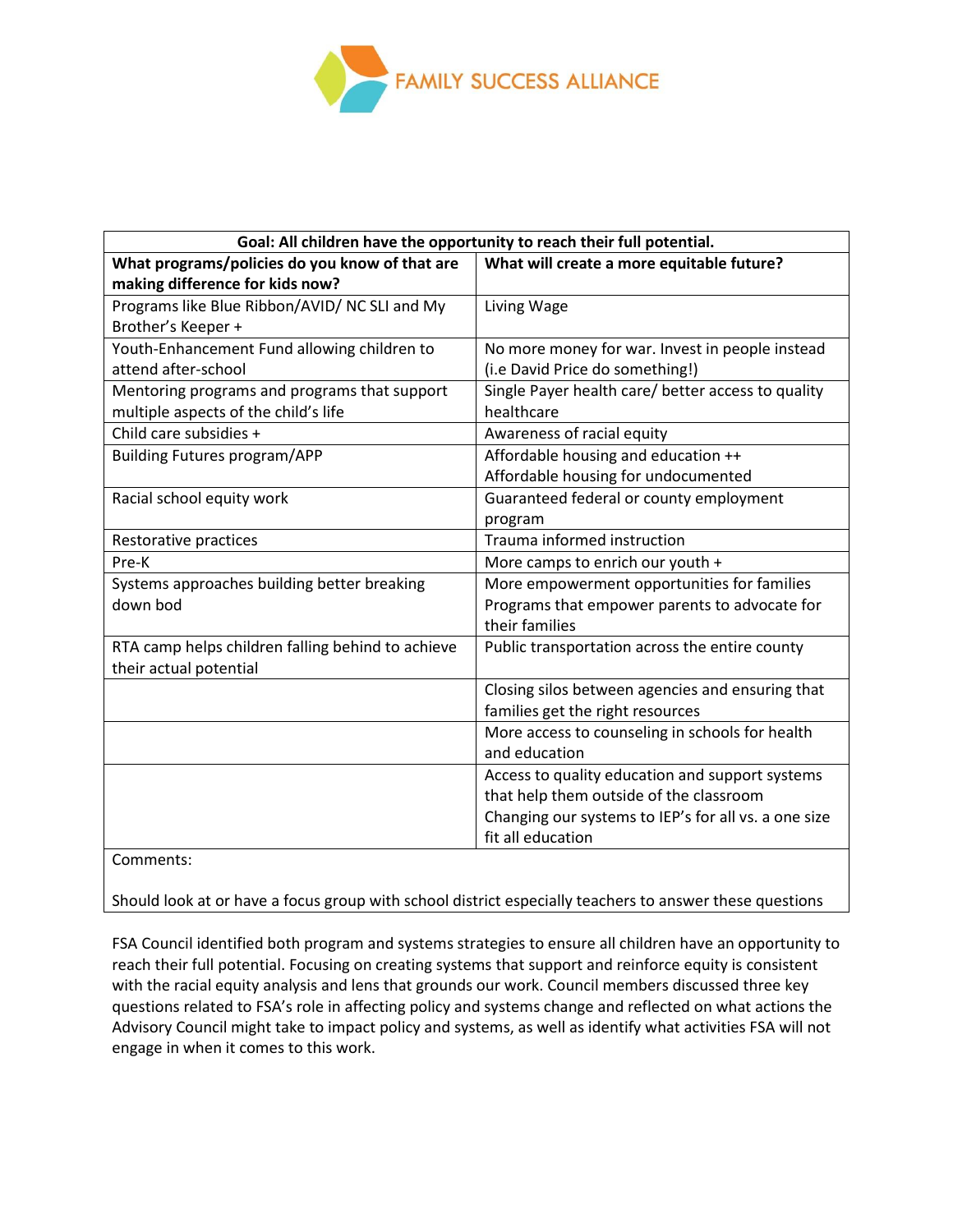

Three questions that were asked:

| Questions                                                                                                       | Comments                                                                                                                                                                                                                                                                                                                                                                                                    |
|-----------------------------------------------------------------------------------------------------------------|-------------------------------------------------------------------------------------------------------------------------------------------------------------------------------------------------------------------------------------------------------------------------------------------------------------------------------------------------------------------------------------------------------------|
| What should FSA role be in<br>policy/system change?                                                             | • Educate parents - assist them with becoming advocates for themselves<br>• Lobbying/advocacy<br>• Convener of stakeholder groups<br>• Education for policy makers<br>• Advocacy - focus on what issues need to be touched on, parents and<br>students become advocates of FSA                                                                                                                              |
|                                                                                                                 | • Having community come to AC and present their concerns<br>(market who FSA is, how can we communicate with the community and<br>let them know what the agenda items are? Time of the meeting, focus<br>on strategic plan)                                                                                                                                                                                  |
| What action should the FSA<br>Advisory Council and its<br>members take with respect<br>to policy/system change? | • Support the mission and vision of FSA<br>. Be responsive to the people we serve<br>• Continue the mechanisms for input<br>. Bring the stakeholders concerns to FSA<br>• Sharing resources and research from our fields<br>• Shared commitment to the table<br>• Advocacy or direct action from FSA to ensure that the work our role is<br>supported<br>. What is the internal mechanism to discuss zones? |
| What should FSA NOT do<br>with respect to                                                                       | . Be shy about asking critical question about policies that aren't working                                                                                                                                                                                                                                                                                                                                  |
| policy/systems change?                                                                                          | $\bullet$ Get in the weeds<br>. Navigator/staff/families don't be shy about telling AC when going off the<br>rails<br>. Leave ideas for systems change in FSA meeting-take back to<br>councils/boards/commissions                                                                                                                                                                                           |
|                                                                                                                 | . Council should not sit on laurels and think racial equity training alone is<br>enough-keep going<br>• Demos should reflect county demographics<br>· Go outside of key priorities<br>. Lose track of keeping up with best practices<br>· Work in opposition<br>· Get discouraged<br>. Lose focus on well-being of navigators                                                                               |
|                                                                                                                 | . Decide what is best for the community with them<br>· Stay focused, don't get burned out, don't get discouraged                                                                                                                                                                                                                                                                                            |